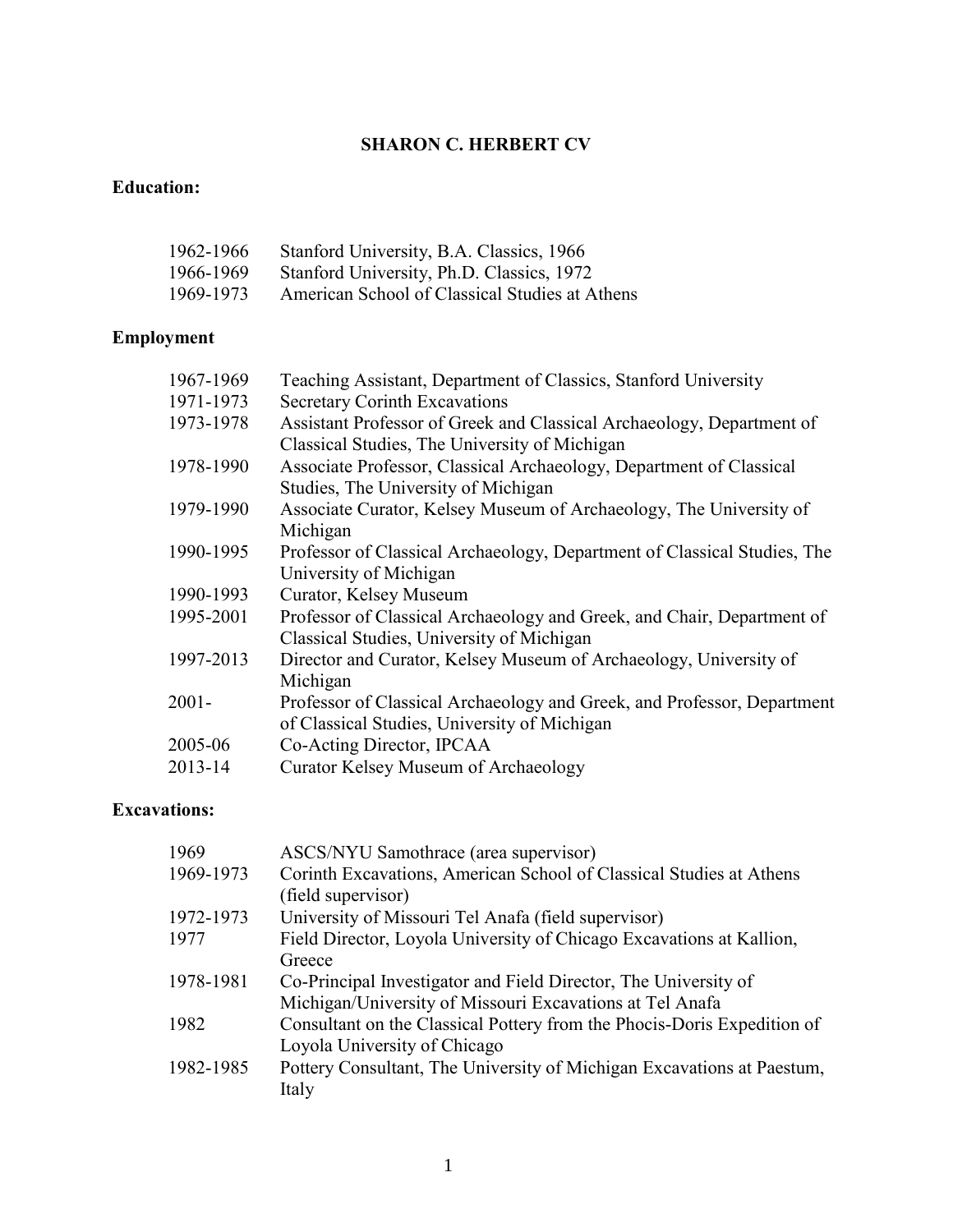| 1986-1994 | Director, University of Michigan Excavations at Coptos, Egypt    |
|-----------|------------------------------------------------------------------|
| 1997-1998 | Director, University of Michigan field work at Kedesh, Israel    |
| 1999-     | Co-Director (with Andrea Berlin) and PI, University of Michigan/ |
|           | University of Minnesota Excavations at Kedesh                    |

## **Prizes, Grants and Fellowships:**

| 1969-1970 | John Williams White Archaeology Fellowship, American School of           |
|-----------|--------------------------------------------------------------------------|
|           | <b>Classical Studies at Athens</b>                                       |
| 1970-1971 | Edward Capps Fellowship, American School of Classical Studies at         |
|           | Athens                                                                   |
| 1975      | Faculty Research Fellowship, Horace H. Rackham School of Graduate        |
|           | Studies, The University of Michigan                                      |
| 1975      | <b>NEH Summer Stipend</b>                                                |
| 1978-1980 | NEH Matching Grant for Tel Anafa Excavations                             |
| 1985      | Ruth Sinclair Award for Undergraduate Counseling                         |
| 1987      | USIA Grant for excavations at Coptos, Egypt                              |
| 1988      | <b>OVPR</b> Grant for excavations at Coptos, Egypt                       |
| 1989      | Michigan Association of Governing Boards of State Universities           |
|           | Distinguished Faculty Award                                              |
| 1990-1992 | NEH Grant for excavations and survey at Coptos and Eastern desert of     |
|           | Egypt                                                                    |
| 1992-1993 | NEH Grant for publication of Tel Anafa                                   |
| 1990      | NGS Grant for survey in Eastern Desert of Egypt                          |
| 1999-2007 | NEH Grant for excavations at Kedesh                                      |
| 2000      | John H. D'Arms Award for Distinguished Graduate Mentorship               |
| 2002      | Annual Professor, Albright Institute for Archaeological Research         |
| 2001-2002 | Joukowsky Lecturer for the Archaeological Institute of America           |
| 2004      | NEH Challenge Grant for Kelsey Museum                                    |
| 2005-2006 | LS&A Distinguished Senior Lecturer                                       |
| 2008--    | named Collegiate Professorship                                           |
| 2007-2010 | NEH Conservation and Stabilization Grant                                 |
| 2008-09   | Norton Lecturer for Archaeological Institute of America                  |
| 2012      | Lifetime achievement award for contributions to Galilean archaeology (to |
|           | be presented June 24 2012)                                               |

### **Publications:**

#### A. In Print

| 1977 | Corinth VII, 4: The Red Figure Pottery                           |
|------|------------------------------------------------------------------|
| 1977 | AAA "Excavating at Kallion"                                      |
| 1978 | "New Campaign at Tel Anafa", Muse 12 (1978) pp. 21-29            |
| 1978 | "1978 Activities at Tel Anafa", IEJ Notes and News 1978 pp. 271- |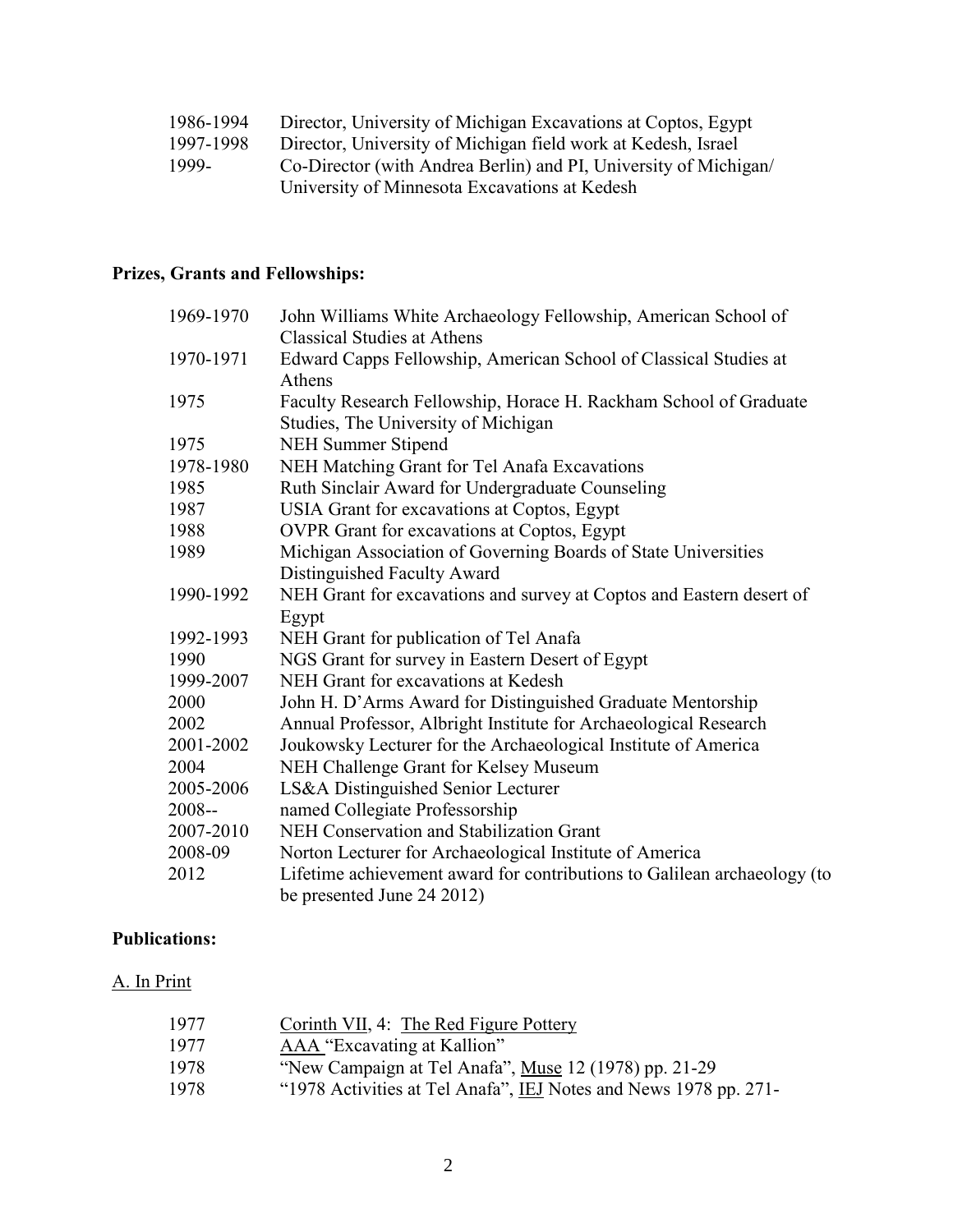|      | 274                                                                          |
|------|------------------------------------------------------------------------------|
| 1979 | "Tel Anafa 1978: Preliminary Report", <b>BASOR</b> 234 (1979) pp.            |
|      | 68-83                                                                        |
| 1979 | "Tel Anafa 1979", Muse 13 (1979) pp. 15-21                                   |
| 1980 | "The 1980 Season at Tel Anafa", Muse 14 (1980) pp. 24-30                     |
| 1980 | "The 1979 and 1980 Activities at Tel Anafa", IEJ Notes and News              |
| 1980 | pp. 105-107                                                                  |
| 1981 | "Tel Anafa: The 1981 Season", Muse 15 (1981) pp. 23-29                       |
| 1981 | "1981 Activities at Tel Anafa", IEJ Notes and News 1982 pp. 52-              |
|      | 61.                                                                          |
| 1984 | "The Orientation of Greek Temples", PEQ, Vol.116 pp. 1-34                    |
| 1987 | "The Torch Race at Corinth" in Studies in Honor of D.A. Amyx                 |
|      | (Missouri 1986) pp. 29-35                                                    |
| 1987 | "Tel Anafa, 1986" IEJ 37 No. 4 (1987) pp. 272-273                            |
| 1989 | "Report on the 1987 University of Assiut Expedition to Coptos and            |
|      | the Eastern Desert" Newsletter of the American Research Center in            |
|      | Egypt Fall/Winter 1989-90 No. 141/142 pp. 1-4 (with Henry                    |
|      | Wright)                                                                      |
| 1989 | "News From the Frontiers" American School of Classical Studies               |
|      | at Athens Newsletter Fall 1989 No. 24 pp. 1 & 4                              |
| 1992 | "Tel Anafa", Israel Encyclopaedia of Archaeological Sites                    |
| 1992 | "Tel Anafa: a Case Study in the Limits of Hellenization" Papers              |
|      | from the 2nd World Congress in Biblical Archaeology, Jerusalem               |
|      | 1990.                                                                        |
| 1994 | Tel Anafa I: Final Report on Ten Years of Excavation at a                    |
|      | Hellenistic and Roman Settlement in Northern Israel                          |
| 1997 | Tel Anafa II, i: The Hellenistic and Roman Pottery (ed.)                     |
| 2000 | "Excavations at Kedesh 1997-99" IEJ 50 (with Andrea Berlin)                  |
| 2002 | "Coptos: Architecture and" Assemblages in the Sacred Temenos                 |
|      | from Nectanebo to Justinian. (with Andrea Berlin) Topoi 10                   |
|      |                                                                              |
| 2002 | Excavations at Coptos (QIFT) in UpperUpper Egypt (1987-                      |
|      | 1992) JRA Supplement 53. Portsmouth RI 2003 (with Andrea                     |
| 2003 | Berlin)<br>"A New Persian and Hellenistic Administrative Center in the       |
|      | Upper Galilee: Preliminary Report of the University of                       |
|      | Michigan/University of Minnesota Expedition at Tel Kedesh" BASOR 329         |
|      | 13-59 (with Andrea Berlin)                                                   |
| 2003 | Ptolemaic Agriculture, 'Syrian Wheat' and Triticum aestivum"                 |
|      | Journal of Archaeological Science 30 115-121 (with Andrea                    |
|      | Berlin, Terry Ball and Robert Thompson)                                      |
| 2003 | "Excavating Ethnic Strata: The search for Hellenistic Phoenicians            |
|      | in the Upper Galilee of Israel". In The Politics of Archaeology and Identity |
|      | in a Global Context (Susan Kane, ed.) 101-115. Boston. The                   |
|      | Archaeological Institute of America.                                         |
|      |                                                                              |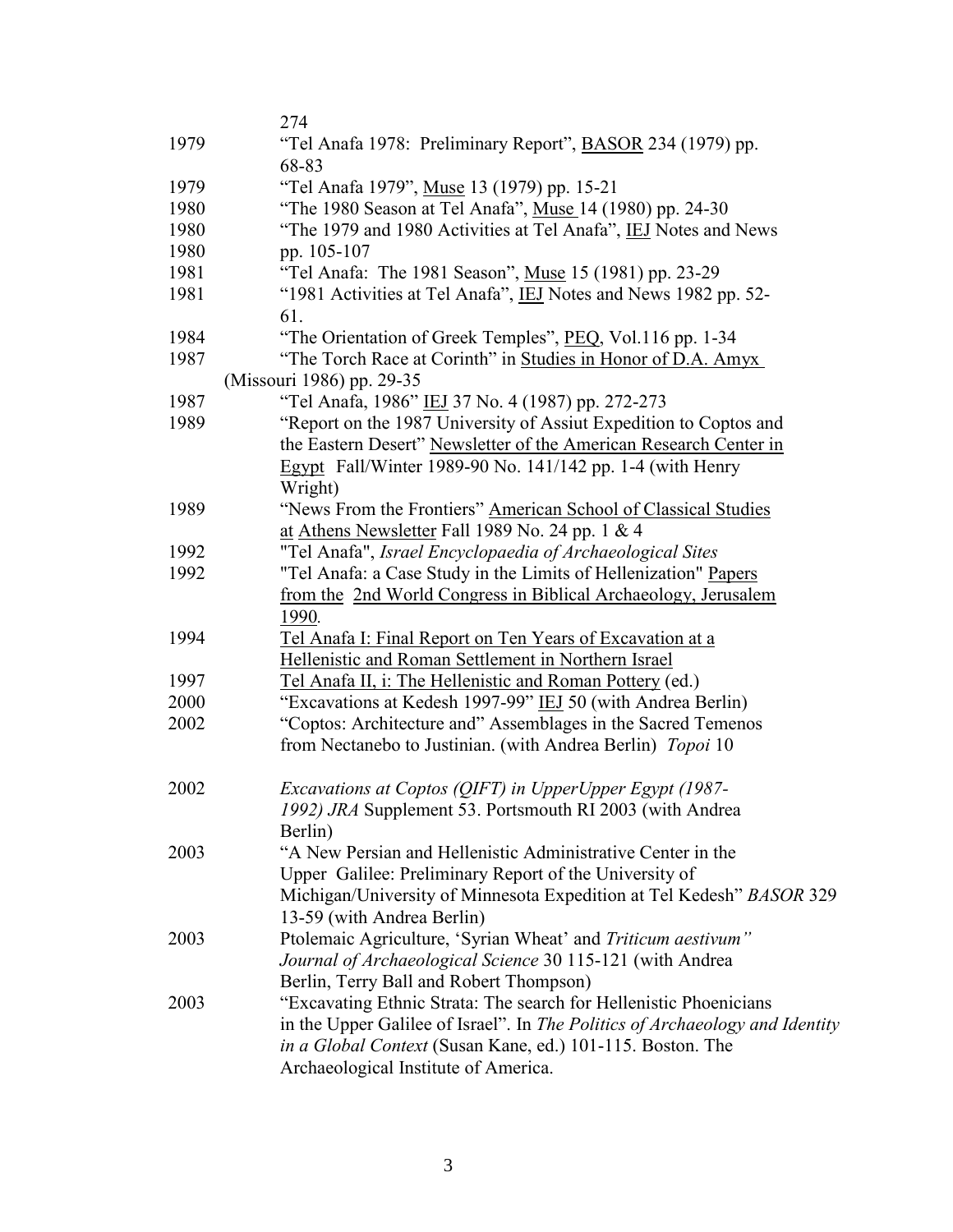| 2004 | "The Road More Traveled By: Reflections on Changing Attitudes and<br>Practice in the Archaeology of the Holy Land". In Testament of Time:<br>Antiquities from the Holy Land: Selected Objects from the Collection of<br>Palestinian Antiquites in the Museum of Art and Archaeology, University<br>of Missouri, Columbia" (eds. Jane Biers and James Terry). FDU Press,<br>Cranbury, New Jersey. |
|------|--------------------------------------------------------------------------------------------------------------------------------------------------------------------------------------------------------------------------------------------------------------------------------------------------------------------------------------------------------------------------------------------------|
| 2005 | "The Hellenistic Archives from Tel Kedesh (Israel) and Seleucia-<br>on-the Tigris (Iraq)". Bulletin of the University of Michigan<br>Museums of Art and Archaeology XV: 65-86.                                                                                                                                                                                                                   |
| 2008 | The Sculptural Environment of the Roman Near East: Reflections<br>on Culture, Ideology, and Power. Peters 2008 (ed. With Y. Eliav<br>and E. Friedland)                                                                                                                                                                                                                                           |
| 2008 | "The Missing Pieces: Reflections in Miniature of the Visual<br>Landscapes of the Hellenistic East" in The Sculptural Environment<br>of the Roman Near East: Reflections on Culture, Ideology, and<br>Power. Peters 2008 (eds. Y.Eliav, E. Friedland and S. Herbert).<br>257-73.                                                                                                                  |
| 2012 | "Excavating Tel Kedesh," Archaeology Magazine 65 (May/June 2012),<br>pp. 24-29. (with Andrea Berlin)                                                                                                                                                                                                                                                                                             |
| 2012 | Tel Anafa II, ii: Glass, Metal, Lamps and Stone (ed. with Andrea Berlin)                                                                                                                                                                                                                                                                                                                         |
| 2013 | "Bullae, Excavations at Zeugma. The Packard Institute 2013 (ed.<br>William Ayeward), pp. 210-218.                                                                                                                                                                                                                                                                                                |
| 2013 | "A New Administrative Center of the Persian and Hellenistic Periods at<br>Tel Kedesh of the Upper Galilee." (with Andrea Berlin, in Hebrew)<br>Qadmoniot 2013.                                                                                                                                                                                                                                   |
| 2013 | "Tel Kedesh." Pp. 373-381 in D. Master, A. Faust, B. Alpert Nakhai, L.<br>Michael White, and J. Zangenberg, eds. Oxford Encyclopedia of the Bible<br>and Archaeology. Oxford, Oxford University Press.                                                                                                                                                                                           |
| 2014 | "Dining In State: The Table Wares from the Persian-Hellenistic<br>Administrative Building at Kedesh,"with Andrea M. Berlin and Peter<br>Stone. In Pottery, Peoples, and Places. Study and Interpretation<br>of Late Hellenistic Pottery. P. Guldager Bilde and M. L. Lawall, eds.<br>Aarhus University Press, Aarhus: 2014. Pp. 307-21.                                                          |